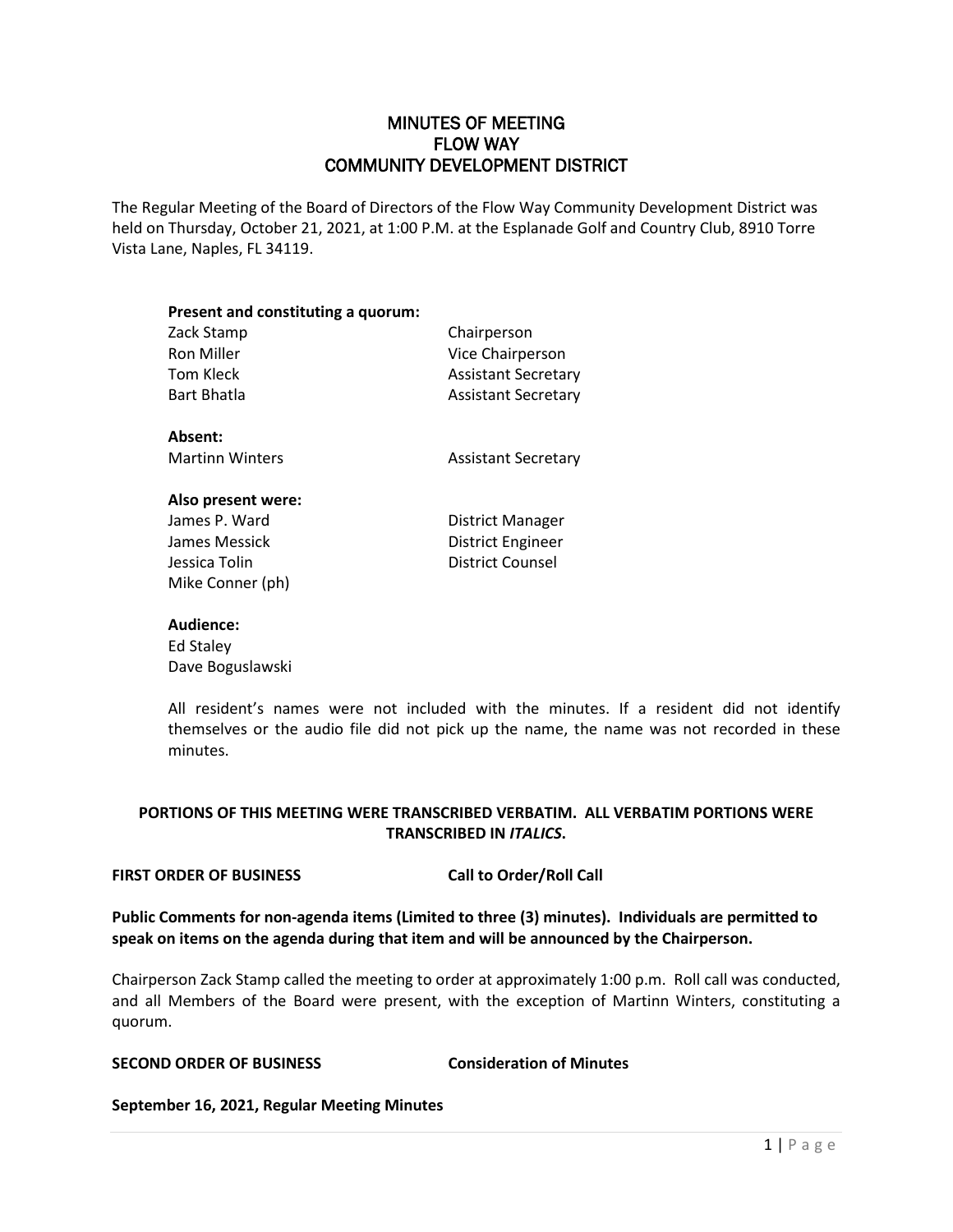Chairperson Stamp asked if there were any additions or corrections to the Minutes; hearing none, he called for a motion.

> **On MOTION made by Mr. Tom Kleck, seconded by Mr. Bart Bhatla, and with all in favor, the September 16, 2021, Regular Meeting Minutes were approved.**

**THIRD ORDER OF BUSINESS Consideration of Amendment**

**Consideration of the amendment to the Professional Services Auditing Agreement between the District and Grau and Associates, dated September 5, 2019**

*Mr. Jim Ward: We have an agreement with Grau and Associated who handles the audit for this District. We did an agreement for five years with the company beginning with the 2019 Audit. They have requested a fee increase for the remaining term of their contract for 2021, 2022 and 2023. The price is increased basically \$1,000 dollars per year, from \$4,500 dollars to \$5,500 dollars, etc., on down the line. I am seeing these consistently in some of my CDDs this year, obviously due to the workforce problems that many firms are having, including auditing and professional firms. The firm is very good. I would recommend that we accept the amendment to the agreement and authorize the increase in their fee structure.* 

*Mr. Ron Miller: Do not take this as me being opposed, but did I hear you say they are under contract?* 

*Mr. Ward: Yes, sir.*

*Mr. Miller: If we don't approve the new rate, what happens?*

*Mr. Ward: They won't want to do the audits.* 

*Mr. Miller: Yeah, but if they are under contract, don't they have to do the audits?*

*Mr. Ward: Yeah, I don't remember this agreement very well. I'm sure there is a termination provision by either party. I'm looking for it.*

*Mr. Miller: \$1,000 dollars isn't a lot of money, but I guess it does rub me a bit wrong that when you have a contract, and somebody just wants to negate it.*

*Mr. Ward: Under normal circumstances Ron I would say I agree with you, let's just terminate and move on, but as I said, not only auditing contracts, but other contracts, I've just seen vendor price changes due to basically workforce problems this year. As I said, their firm is a very good firm and does good work. Even if we re-bid it, I'm sure their fee would go up to the numbers they said. Trying to hold them to their fee is difficult, and we do have a termination provision by the District for any reason on 10 days' notice. They don't get the same provision in the contract, but other than that, that's the only termination provision we have.*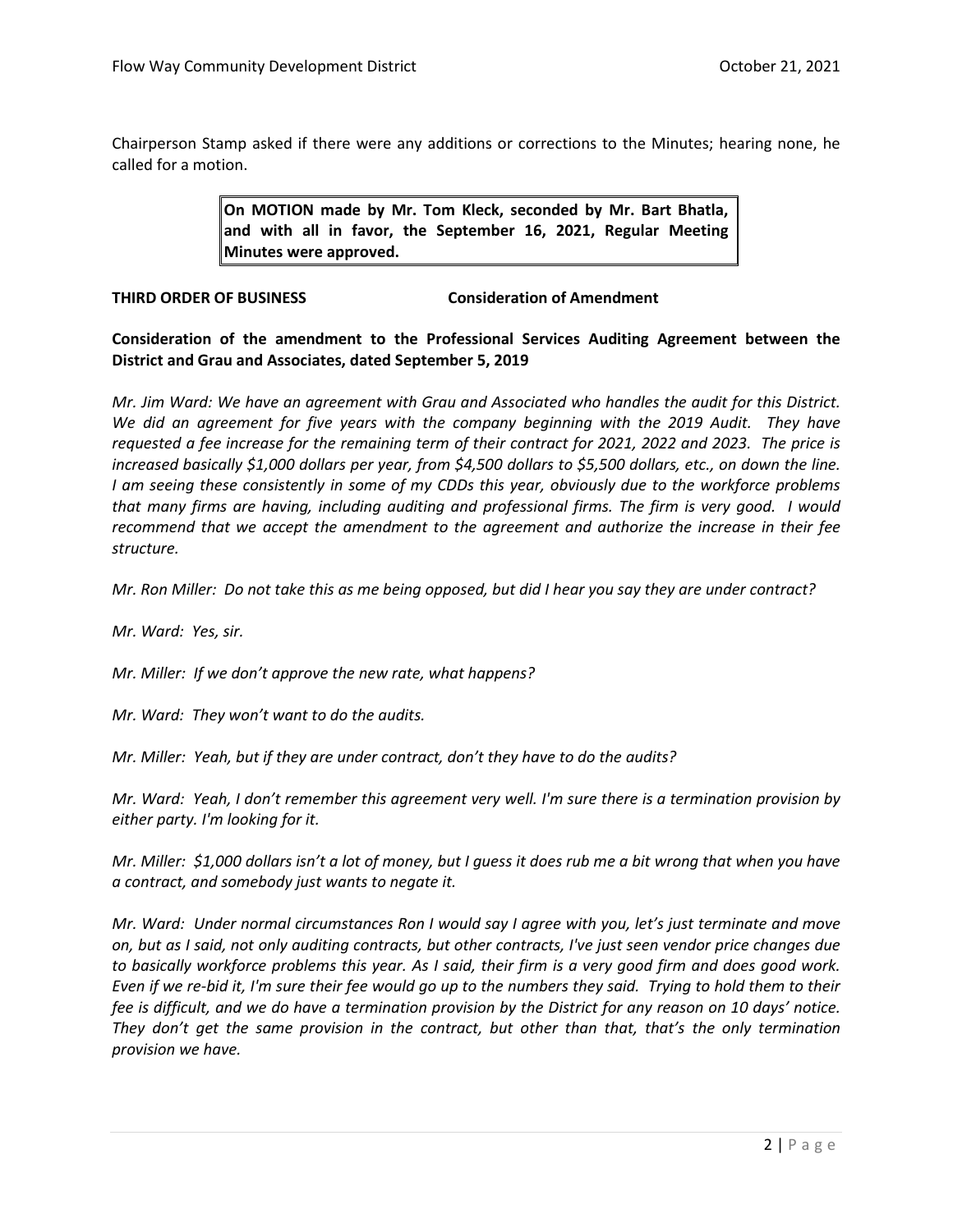**On MOTION made by Mr. Tom Kleck, seconded by Mr. Bart Bhatla, and with all in favor, the amendment to the Professionals Services Auditing Agreement was approved.** 

**FOURTH ORDER OF BUSINESS Staff Items** 

- **I. District Attorney – Woods, Weidenmiller, Michetti, & Rudnick**
- **a. Updates on Notice 558**
- **b. Update on Litigation experts and upcoming depositions**
- **c. Arbitration Hearing - January 18, 2022, at 9:30 a.m.**

**d. Proposed meeting to discuss lakes with County representative**

*Ms. Jessica Tolin: So, with respect to the 558 Notice, their deadline to respond, meaning Taylor Morrison's, is November 1, 2021. We still have not received any formal response to the 558 Notice. All that really means is that we kind of checked that box as a prerequisite if we wanted to move forward with claims related to the lake construction, and so we will plan to amend the complaint accordingly, assuming that there is no response received by then. If there is, then we will circulate it and go from there.* 

*Ms. Tolin: With the next item, litigation experts and upcoming depositions, just so you are all aware, they have requested the deposition of the corporate representative of the CDD. Zack is going to be the corporate representative. That deposition is going to be November 15. They have also requested the CDDs Engineer's deposition which, that's James Messick. His deposition will be the next day, November 16. Then they've also requested to take Jim's deposition which will be the first week of December. We also have Tim Hall's continued second day of his deposition that will be November 3. That is going forward as well. With respect to experts, as you all know Tom Conrico (ph) is currently an expert working for the CDD. We are also looking into an environmental engineering expert as well and still waiting to obtain some information on that.* 

*Ms. Tolin: The next item, arbitration hearing, that's just so everyone is aware that's up and coming. That will be January. The last item I'll direct over to (indecipherable).*

*Mr. Stamp: But before you do that, what kind of update can you give us on the HOA and them joining the lawsuit or on timing?*

*Ms. Tolin: They are still, as far as I know, trying to get a date for their hearing on their motion that's currently pending which would have them assert cross claims against Taylor Morrison and once that's set, we will let you know. They are also looking into some of the 558 issues. We haven't seen their 558 letter go out yet, but I understand it's underway.*

*Mr. Kleck: Would you explain the 558 issues?*

*Ms. Tolin: 558 is the Chapter of the Florida Statute that pertains to construction defects. We had sent one out with respect to the lakes and the construction that was done with respect to particularly Lake 11 based on some of the surveys. So, they have that, as well as the report Calvin Giordano did related to the fence and other items.*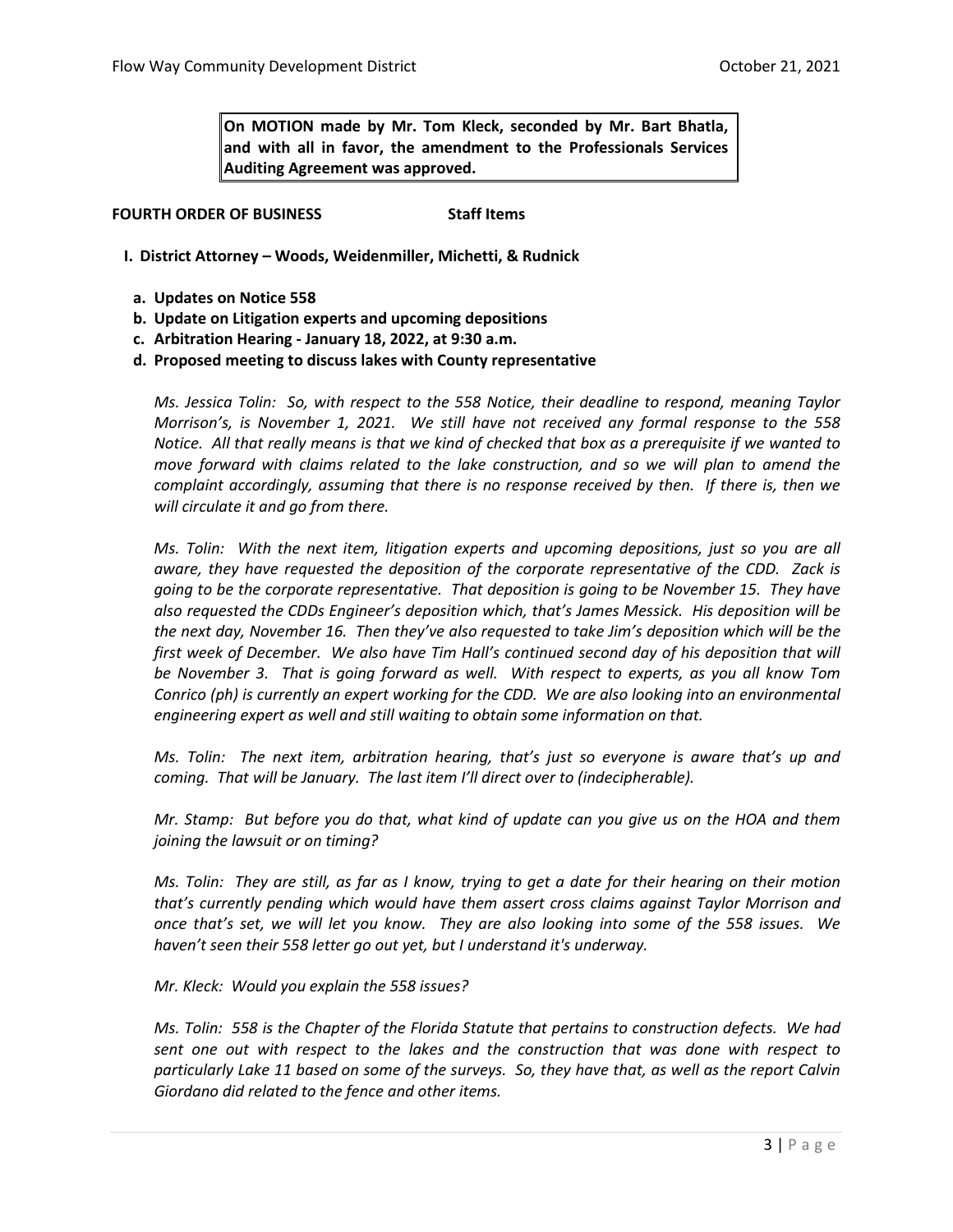*Mr. Stamp: You sent the letter and they have so many days to either correct the defect, or deny the defect?*

*Ms. Tolin: Correct. Once they get the notice, they have 30 days to conduct an inspection if they would like to do that. They have 45 days from the notice to provide a response. If no response is received, we can then proceed with bringing claims related to the construction defects in the litigation. It's really a prerequisite that has to happen before you move forward with that.*

*Mr. Kleck: And how many days have we been on the clock?*

*Ms. Tolin: Their deadline will be November 1. After that we can move forward.* 

*Chairperson Stamp: Bart, you want to talk about the meeting with the County?*

*Mr. Bart Bhatla: We had requested copies of the (indecipherable). We essentially requested the probation which was (indecipherable)through the handover. Their position was that Taylor Morrison complied with all the (indecipherable) that they had pointed out by the end of the year. They did not give us any documents. They said the documents were on site. They (indecipherable), so I asked Tom if he could go on the site and review the documents. We are aware that (Indecipherable) or could be prepared for Taylor Morrison by Waldrop. They did not give us any indication of there being (indecipherable).* 

Discussion ensued regarding the meeting with the County, much of the conversation was (indecipherable).

*Mr. Bhatla: They also (indecipherable) related to (indecipherable), and they found that Taylor Morrison complied, so they basically released the bond. So, actually we left there (indecipherable) the document, then compare the deficiencies whether they were addressed by the county or not. Number two we talked about the blockage of the pipes because that would be operationally cheap, and County said that they did not pay any attention to it, but they said that if there (indecipherable) it would be a violation of the code, and the procedure is that we would have to approach the County and plead essentially that there are blockages and they would do an investigation and then issue a report. And of course, the report would go to the owner of the facility who was affected by this. It means that we have to go back to Taylor Morrison; however, the important issue here is, if we want a document to present to Taylor Morrison, that they are in violation of the code, then I think we will have to go to the County. There is a procedure that basically (indecipherable). That was essentially the conclusion.* 

*Mr. Kleck: Is the County's report of the deficiencies that they found when they inspected? Are there documents that we are asking for?*

*Mr. Bhatla: As I understand, and this is previous information through the HOA that I was involved*  in, the County inspector had inspected and pointed out the deficiencies to the builder. The County *did not have a document. They indicated to me that that was being prepared by their (indecipherable). So, we need that report, and it is kind of up in the air if there is a report or not. The County doesn't find it. (Indecipherable) the impression I had was it was going to be*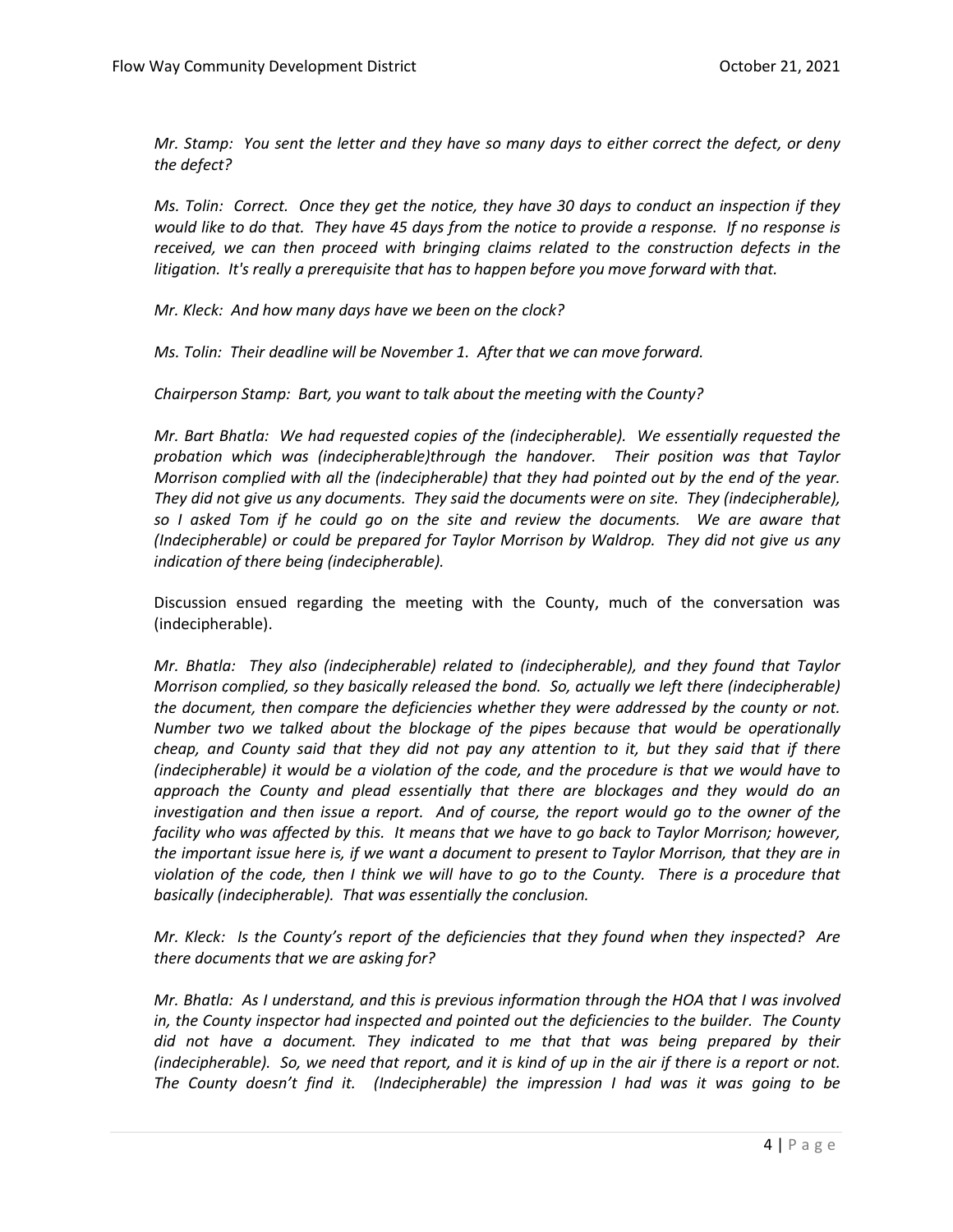*(indecipherable). But the County just said (indecipherable) etc. etc.. I think we have to look for the documents.* 

*Chairperson Stamp: These items, most of them, will have been repaired, particularly the pikes and the blockage. What recourse does the County have if they all of a sudden say gee, you're right, they didn't. They can't take back the bond if they released them.* 

*Mr. Bhatla: The County's position is that they examine, and they send to us about any code violation, and they did not – it just got away from them – they did not look into it any further. We said to them if we present you with evidence what would be the outcome. They said we would have to go through the process and if it's a code violation; however (indecipherable), if it was so it would be a code violation. And then the owner, in this case is us, we would have to rectify it, but if we want that evidence to be presented then (indecipherable).*

*Chairperson Stamp: We would just have to add it to our list of what we are suing them over for damages. The County was not going to do anything.* 

*Mr. Bhatla: No, the County is not going to do anything. In fact (indecipherable).* 

*Chairperson Stamp: Okay, so you're going to gather the documents and then we will talk about this again.* 

*Mr. Bhatla: Yes, I've asked Tom to pull the documents together, what the County has approved, what (indecipherable).* 

*Mr. Ron Miller: Without asking for any of the details, has anyone made contact with the Corps of Engineers yet? Are they in the picture?*

*Ms. Tolin: We had sent at least two, and possibly even three, letters trying to followup with the Corps at various times and just have not received any response from them one way or the other. I'm not sure about if anyone else has followed up separately, outside of our office as of this time, but we have not gotten a response.* 

*Chairperson Stamp: It's the whole desire that once the HOA joins the lawsuit, we can use that as an impetus to go back to them and say, okay, things have changes from the last time we contacted you and put it in front of them again. In a little bit we are going to be talking about some budgetary items that might get their attention too. We will revisit that.* 

#### **II. District Engineer - Calvin, Giordano & Associates**

**a. Preserve Tree Removal Process**

**b. Stormwater System Repairs**

- **(i) Broad Crested Weir**
- **(ii) Sediment and Debris Removal**
- **(iii) Update to correspond to report**

*Mr. James Messick: (audio dropped for 30 seconds). --pages 1 and 2 in the strategic operational plan, for item number 1, the preserve tree removal, I have Michael Conner from our office who*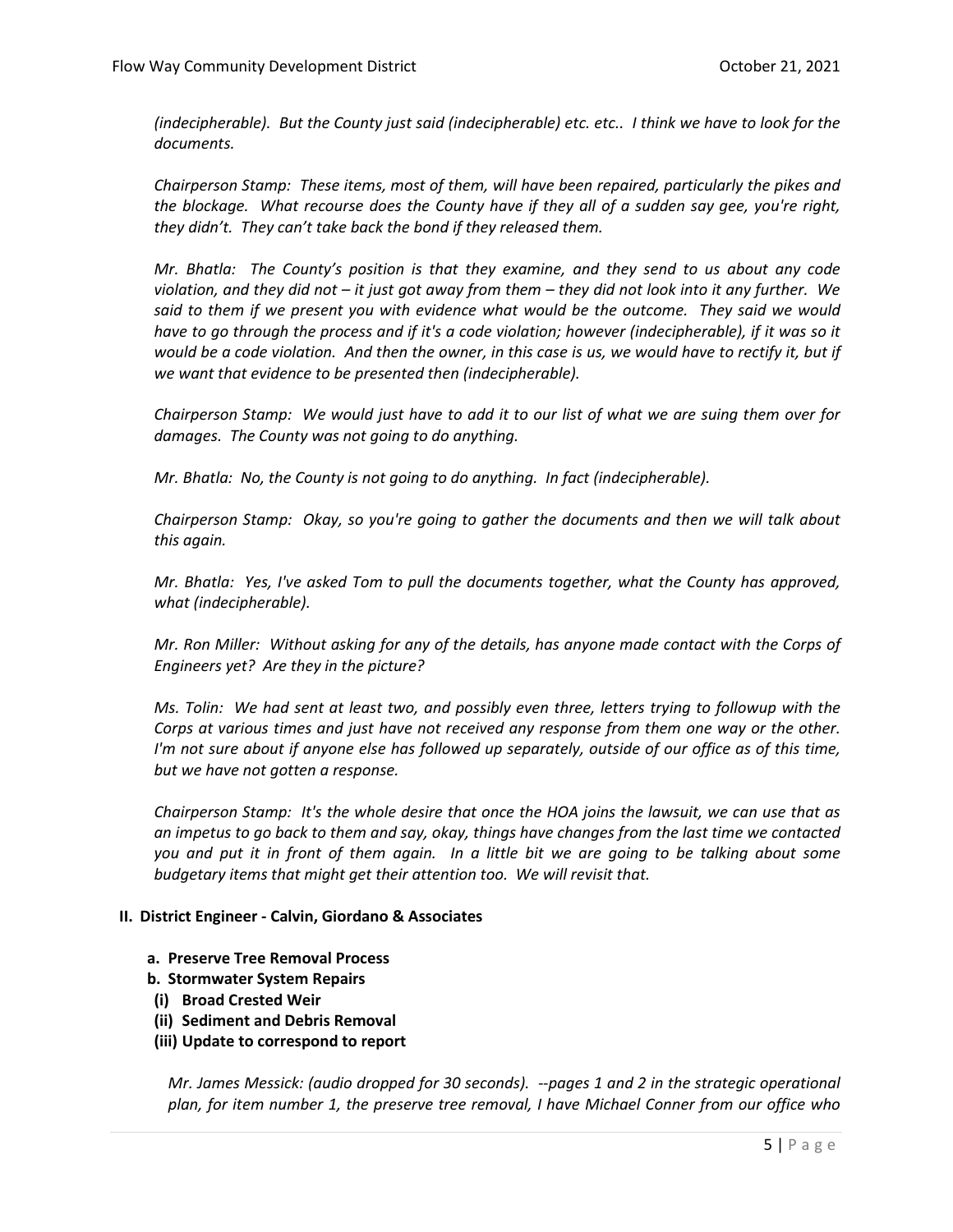*did the initial inspection and prepared a draft report which I have attached in the appendix of my report.* He asked Mr. Conner to review the draft report.

*Mr. Michael Conner: In preparation for this meeting, I have prepared a draft report which is included in your agenda packet. At the beginning of last month, I visited the site and started to examine and analyze the dead or hazardous types of trees that are around the perimeter of the preserve areas that could pose a hazard if they were to fall during a storm event or for natural reasons. What you see is identified. I inspected approximately 128 trees, and there is a map we are developing which kind of shows where those trees are located. The report describes that as well. I prioritized the risk factor if you will for each of the locations, with one start being lowest risk, primarily pedestrian nature trail where it is just the occasional person going by. A 2-star rating would be something more along the back of a house, back of a screened enclosure, close to the pickle ball courts, the public sidewalk, sidewalks within the communities, that sort of thing. A 3 star would be the highest risk and those were trees located along the golfcart path and the public sidewalk out along Immokalee. There are a few trees out there which could fall over that sidewalk as well. If you look at grouping the 2- and 3-star, highest risk trees, it comes out to approximately 30 trees, and the remaining 98 trees which were primarily around the nature trail and pedestrian trail around the project. The map kind of indicates the highest concentration of those 1-star trees are in the northeast/north section of the pedestrian trail which goes around the development and then it's more sporadic as you go around to the northwest and the west side. The next steps would be to determine what action the Board wants to take. If you want to designate, or recommend some funds to be expended, roughly about \$32,000 for all of them at once, or you could phase it and the logical first phase would be to do the 2 and 3 star rated risk level, or it could be somewhere in between. Once that's determined, we will finalize the report, we will make that a better-quality map, we will that to the South Florida Water Management District Staff for them to review and approve, and we will get prices from three local contractors that can go in and cut the trees down. Most of them would stay in place if they fell and were staged in the preserve areas. When they cut them, if they fall outside the preserve area into a maintained landscape area, of course, we would cut up the trunks and pull them out of there. We have an estimated price per tree based on previous work we have done in similar situations in developments, so that could obviously depend on the actual bid. It could be more, it could be less, but we think this is a pretty conservative number of the per tree price that we can work with.* 

Chairperson Stamp asked if there were any questions; there were none.

*Mr. Messick: We should move forward with the highest rated trees?*

*Chairperson Stamp: We are going to talk about the Budget in a little bit. We may ask you to divide and prioritize the trees further. Some of those trees may be standing for –*

*Mr. Messick: I wanted to make sure we have some direction.*

*Chairperson Stamp: That's the direction we will want to take; take care of the immediate dangers, but some of those we may leave standing.* 

*Mr. Messick: The second item two major improvements for our stormwater management system. As I mentioned in the last Board Meeting, we have taken the report that had*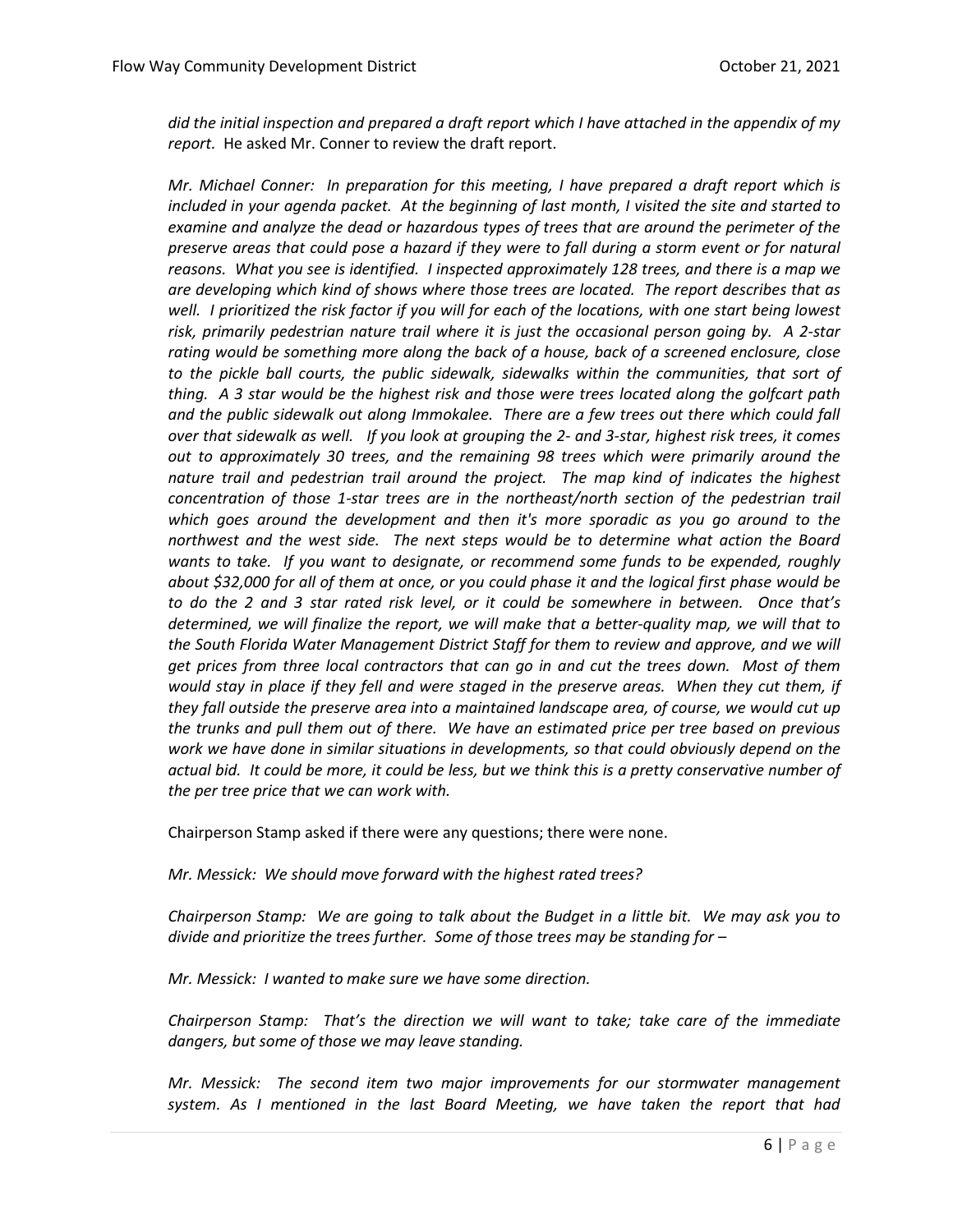*recommendations for improvements and immediate actions we identified as phase 1 were the broad crested weir and phase 2 sediment debris removal. We are currently constructing the broad crested weir. I visited the site this morning. Unfortunately, we got there (indecipherable) but they should really finish this week. Tomorrow (indecipherable). I have noted a percentage of completion. They are following the schedule that (indecipherable). Phase 2 is at the very tail end. They've identified the drainage structures that they've cleaned, including the outfalls and pipes. They still have four structures left to clean and they told me by the 29th, next Friday they will have a report and invoice for (indecipherable).* 

*Chairperson Stamp: We are leaving the ones that are 25% or less alone for right now.*

*Mr. Messick: Correct. The last item is the operational plan. We kind of explained the process for the District and that's to provide a safe and useful (indecipherable) and it is a continuous process over time. Although I think the structure will deteriorate, (indecipherable). An example is just the phase 1 weir project. Planning a long-term strategy for infrastructure operations and maintenance cost is the first step. We prepared a (indecipherable) which will start this process*  for the Flow Way CDD. The work will include preparations of CDD maps, the viewing *documentation share point file, (indecipherable), CDD asset inventory (indecipherable) and preparation of a CDD budget report. This shall be completed by what Engineering and Construction (indecipherable).* Much of Mr. Messick's statement was (indecipherable).

*Chairperson Stamp: We are going to come back to that topic shortly. It is a little bit more detailed. If anybody has any questions or comments now, we will take them.* There were no questions or comments.

## **III. District Manager – JPWard & Associates, LLC**

- **a. Discussion of Future Operating Plans (Consideration of CGA Proposal)**
- **b. Financial Statements for period ending September 30, 2021 (unaudited)**
- **c. Financial Statements for period ending August 31, 2021 (unaudited)**

*Mr. Ward: What I would like to do with the Board, to help you better understand and help the residents better understand where we are, our fiscal years are from October 1 through September 30 of the next year. We just started what we call fiscal year 2022. That will run through September 30 of next year. The year that we just ended, we had a net loss in our operations of roughly \$20,000 dollars. That was a contemplated net loss that we anticipated primarily due to the litigation we are in. We used a significant portion of our cash to anticipate the expenses coming as a result of litigation, and specifically to ensure that we did not raise our assessments in 2021. Going into 2022, the year we are currently in, we anticipate that we will reduce our cash reserve that now stands at \$345,000 dollars approximately. That will get reduced down to \$190,000 dollars going into September of next year. That is due to understanding what our litigation costs will or are anticipated to be for the current year. That entails some amount of money, roughly \$200,000 dollars that we have in our current year budget for operations. The existing operations of the CDD were anticipated to be the items that the homeowner's association is currently maintaining, our stormwater management system, the reuse system within the community and the entranceway buffer landscaping. At this point in time, already where we are in 2022, we have committed approximately \$95,000 dollars of that \$200,000 dollars for unplanned work that we did not know about when we prepared the original 2022 budget. That is the cleaning*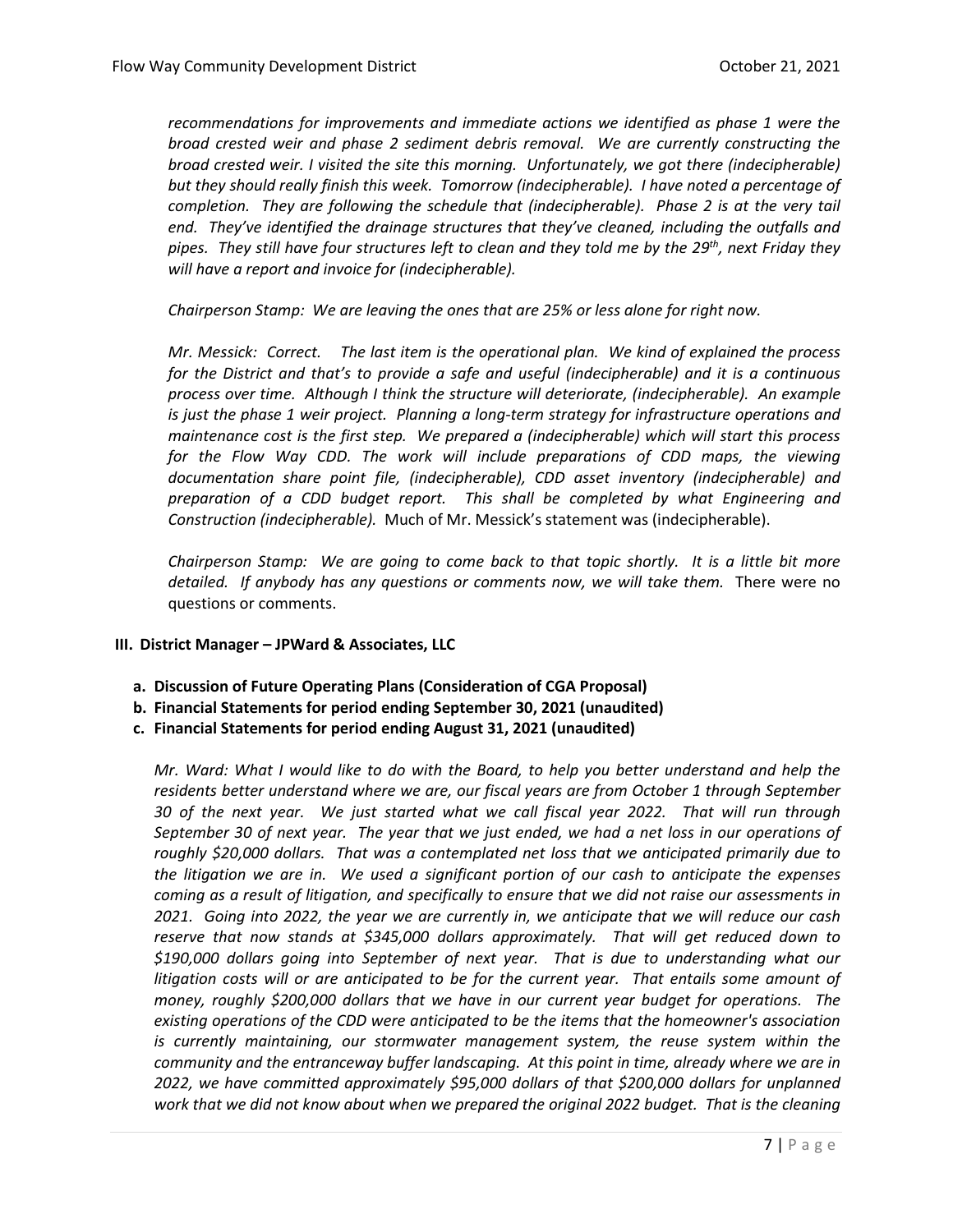*of the stormwater pipes that Mr. Messick just mentioned to you, and the repair to the weir structure for this community. We also know that the homeowner's association has some desire for the District to take on the operations of its stormwater system and the other two assets we will be in discussion with them about. So, going into 2022, knowing that we have already spent \$95,000 dollars, knowing that we are going to have some amount of expenditures for operations, 2023 is going to be a very difficult year. One of the things I want to point out, the operating budget that we have in place for our operations was done 2 years plus ago, and it was information provided to me by the homeowner's association at the time, which was obviously Taylor Morrison. I think what we are all learning, both the existing homeowner's association and the CDD, is that information, that financial information, needs a lot of help at this moment in time. It just is not right. So, a significant part of what we need to do going into this coming year, is to take a look at all of our District's assets, the proposal that Jimmy just mentioned. We need to know what we own, how many lakes we have, where all of these pipes are, all of this landscaping; we need to create a real-life budget for all of these assets. That's what this proposal is going to do, and we need to value these assets, so we understand what our program is going to be going into 2023. The hard part, and this is where the rubber hits the road, although our budget starts October of next year, we have to back up to probably February or March to start the preparation of this budget. By law, I am required to submit a budget to you by June 15th of next year. In order to do that I need to prepare a budget at least 3 months in advance of that date. You are required to approve it no later than essentially August 31, under the law. In reality, those dates are too late in the game because we must certify our tax rolls by that date and it takes a month to get that done, plus it takes a couple of months to get through this process. The plan, what I'm suggesting to you is that we plan now by authorizing Calvin Giordano to do the work that is needing to be done for 2023 in terms of these assets. So, we will have a better understanding of our budget by March or April of next year. That will tell us how much the assessments are going to go up in 2023. Realize that they will have to go up in 2023 because we are using existing cash in order to fund the existing operation. Our cash balance will drop to a point that we will have no more available cash to use going into 2023 which then automatically drops your budget at least \$150,000 dollars for the 2023 fiscal year. That's basically where we are going into 2023 and the timelines in order to do all of this project, and the problems that I think we are seeing now in terms of preparing our budget, understanding what we have in terms of the operating requirements for the assets we own, and be able to come up with a plan necessary to understand that. It is going to be difficult going into 2023 and 2024 knowing what we are doing because it clearly is changing on a regular basis, but this will be a good start for us going into 2023.* 

*Mr. Bhatla: Who is in charge of the spreadsheet? Itemizing all these items.*

*Mr. Ward: That would be my office and the professional team, but primarily me.* 

*Mr. Bhatla: (Indecipherable).*

*Mr. Ward: No, because in order to do what I need to do, I need the engineer's information in order to prepare the budget, and to do his work is 2 to 3 months, probably 2 months' worth of work in order to get me a document in sufficient form, so I can do your budget for 2023. So, we are basically November 1, end of January I will get something, a month for me to get it out the door and start your process in March at the latest.*

*Mr. Bhatla: (Indecipherable).*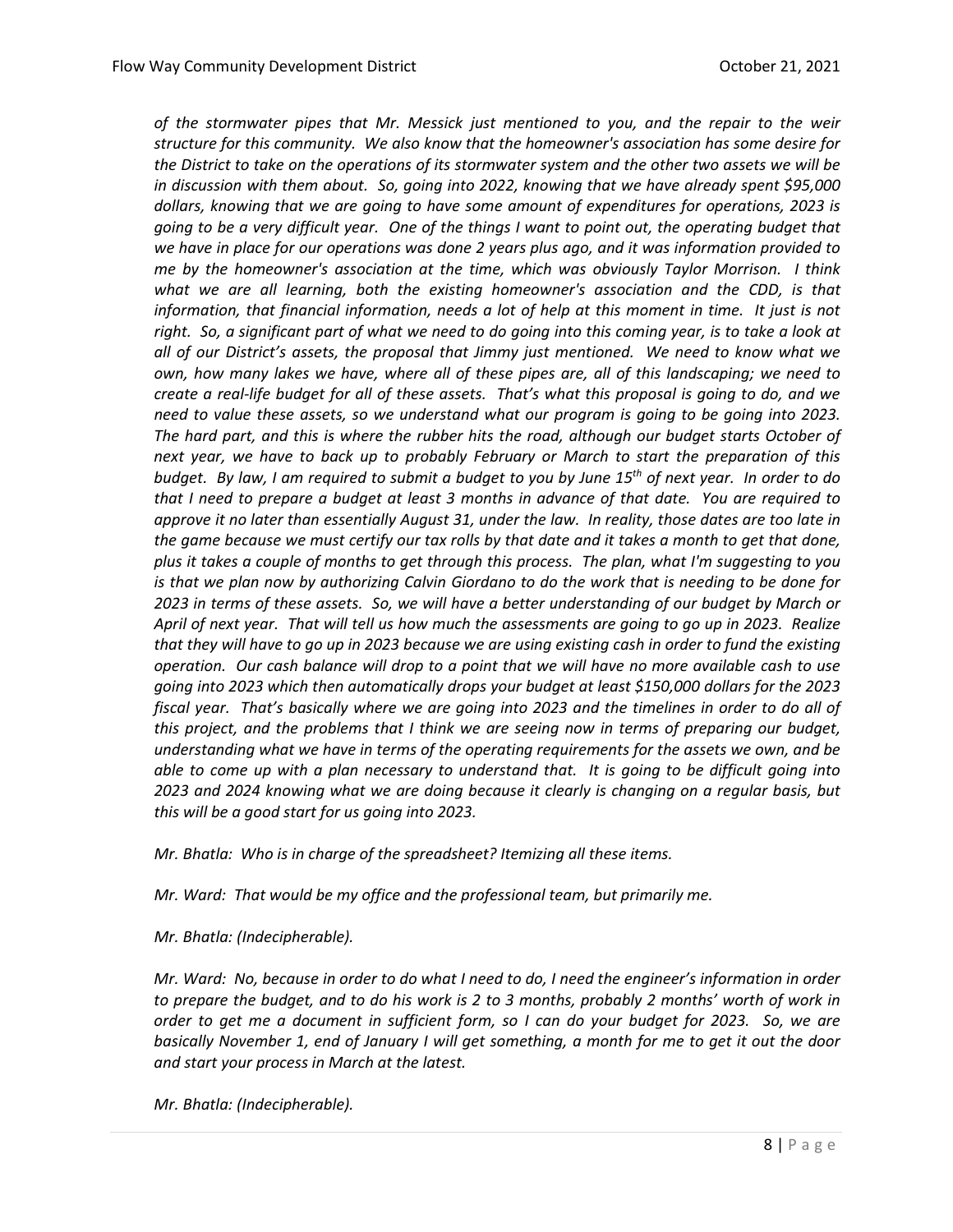*Mr. Ward: Him. Only him.* 

*Chairperson Stamp: Talk to Jim because he's got the past years' budgets and comparisons and can give you a historical look at what we've done.* 

*Mr. Miller: I think I get the big picture Jim has presented to us, and I think we should give him our full support and do what he asks. But a couple of details, we are going to have to do the statutory requirement of informing the residents about an increase in the levy rate, so that needs to be thrown into the hopper. Having said that, I would like to kick around the thought of, even though we wouldn't need to use it all, increasing the sufficient amount that we wouldn't be going back year after year with the same requirement, and every time you do it should probably alarm at least a handful of residents who are going to be asking a lot of questions. Is there a way we can maybe do enough of this at one time so we wouldn't have to repeat the process for a few years? Is that possible?* 

*Mr. Ward: Yes, sir, that is exactly the plan.* 

*Mr. Miller: Paying for the maintenance of the preserves – should that be in the budget, should we pay for it? Should we advise Taylor Morrison and the Corps of Engineers that we are not paying for it? Should we put it in the budget and raise the cash just in case but not spend the money? I guess I would add to those comments to kick around, when we are talking about the preserve budget, there is in the Corps documents a requirement for mitigation up to a certain point, the 4% or whatever, and once you've reached that level, in order to obtain that approval and sign off by the Corps in South Florida, they have to be maintained 3 consecutive years. The last time we talked about this, I think there was at least part of this that had to be started over because it failed in one of those years and we were starting that process anew. When we get to thinking about whether we are going to pay for the preserves and then go after Taylor Morrison for some more money, or just say no we are not going to do it and let the chips fall where they may. We certainly can go after Taylor Morrison. We might not be successful, but we can go after them if the 3-year test fails and has to start over. If we allow or cause the 3-year period to happen, are we shooting ourselves in the foot in that regard, or if we fail the 3-year test? If we don't maintain the preserves in the year 2022, and somebody comes in and says we don't like it, you failed, so you start over in 2023 and so you go out and spend some money and start over again. Is it really a money issue in that respect? Or is it simply 3 more years that we don't care about? I just want to get these thoughts on the table because we are talking maybe a quarter of a million dollars on the preserves every year, and Martinn is not on the phone, but we kind of think alike, and we don't want to pay for it. That's where my big picture thought is.* 

*Chairperson Stamp: Let me summarize this a little bit, some things we've got to think about, and this is going to require a lot more discussion Ron. The lawsuit is very unlikely to be approved in time to be incorporated into the 2023 budget. We are just not going to know. So, we have zero dollars coming in on that. That's going to be nothing but a mouthful of cash, so that's one. Two, the maintenance of the preserves, as you mentioned Ron, we have to seriously step back and look at two ways: one, do we want to fund them at all, or do we want to say we are going to put \$100,000 in? We are not going to put \$250,000 dollars in, and what does that do to the Corps, or what does that do to Taylor Morrison if anything? I think that's just a discussion we are going to have to have. We have asked counsel before to weigh in on it. I won't ask them to do it today, but*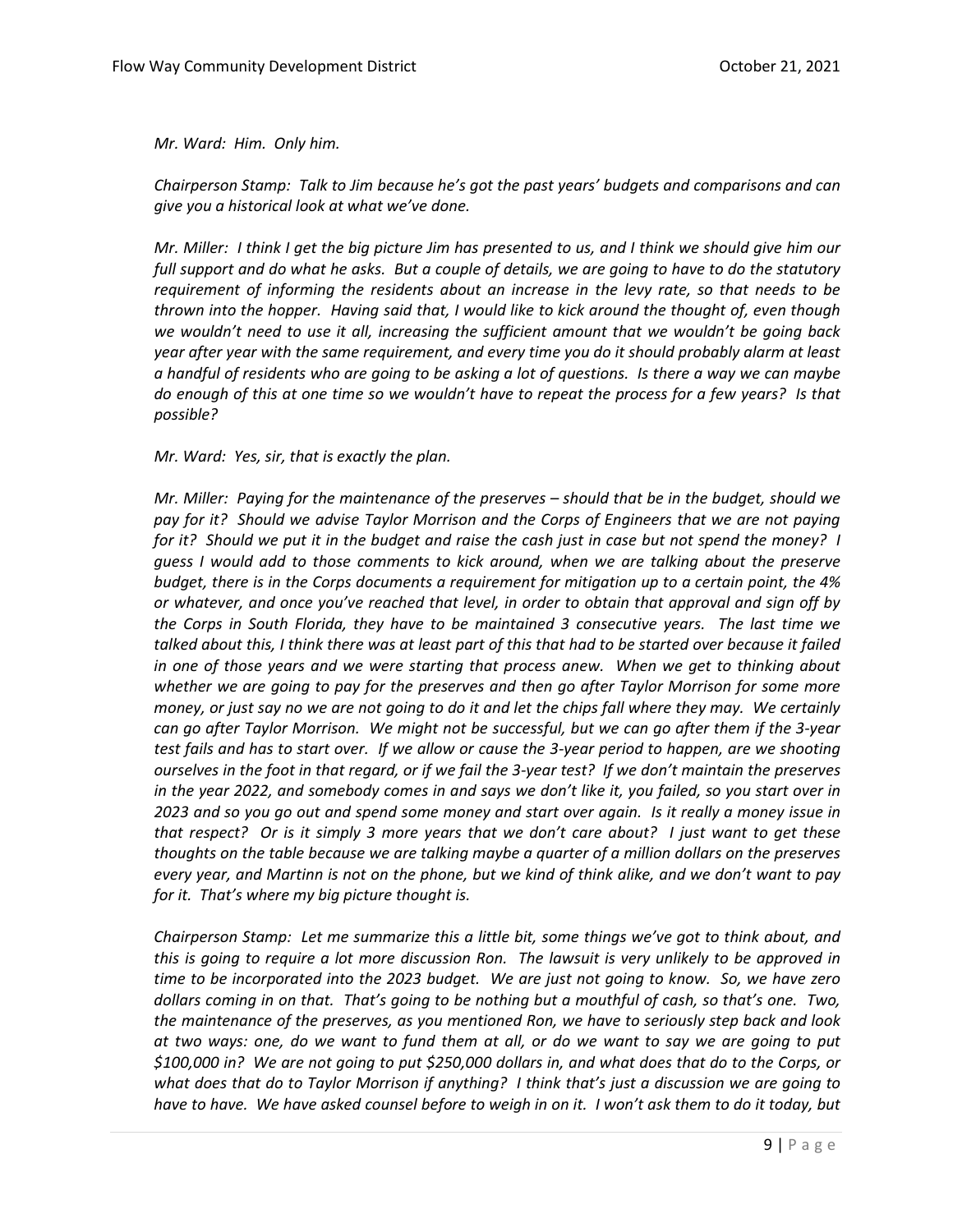*probably at the next meeting, what they think the ramifications of not funding the preserves, or funding the preserves at a lower level, but that's something that is going to have to be seriously put on the agenda. The canceling of the HOA contract, which we are going to do in a little bit here, as Jim indicated, it's not known out there because nobody trusts Taylor Morrison's numbers. We don't know what we don't know about what's going to break next or what we didn't anticipate. That's going to be an unknown cost which hopefully will clear up over time. The next item is fencing of the preserves. The permits say we have to fence it, but does fencing mean fence laying on the ground, do we need a couple gates up, what's that mean? That's \$180,000 dollars. It may get deferred for a long time, forever. Banks, lakes and littoral, pipes, that's another issue which goes back to Jim's plan and the overall what we still don't know is out there. I just wanted to communicate that the next budget is going to be a mess and is going to require some pretty hard decisions by this Board, and we are going to have to make them fairly soon.* 

*Mr. Miller: Zack, I think you and I are saying the same thing in different ways.* 

*Chairperson Stamp: In my mind we have basically three things, one, we have to protect the residents from falling trees and flooding lakes and those kinds of things, we have to protect infrastructure and we've got to do it in a way that's affordable. Not cheap, but affordable. Those would be the three things I'm going to be looking at as we move forward. Again, Ron, I think we've kind of been on opposite sides in the past about funding the preserves or not funding it, in nuanced ways, but I think (indecipherable). What are you going to do about it? But at some point, we are going to have to cross that bridge. We may say we are going to fund it fully and raise the rate. That's not out of the realm of possibility. It's certainly an option. Jim and I have been talking about this for a couple of months.*

*Mr. Kleck: When do we have to have these discussions? We need to have them sooner than later.*

*Chairperson Stamp: Jim has to present a budget to us by June 15 and I think it would be handy for him to know a couple of months in advance what we are planning on doing. But he has got to wait on the Engineering Report to –*

*Mr. Ward: My plan was to actually start your budget process in May of next year, but in order for me to get to that date, I need Jimmy's work which is 60 days and 30 days, so (indecipherable) but May is the drop-dead date. I have to start this process. Once you approve this budget, we have a public hearing to get to in 60 days after that, but the key to that public hearing is we have to mail notice to all residents this year on what the assessment rate is going to be for next year. That's 60 days' worth of work to get that out the door and to residents, set up a location that will house a big enough space to hold the residents and hold a public hearing to do that. It might seem like a long time, but it's a tight schedule from right now.* 

*Chairperson Stamp: We might be having these conversations in February or March to help you get ready to do it in May.* 

*Mr. Ward: Right.* 

*Mr. Bhatla: (Indecipherable).*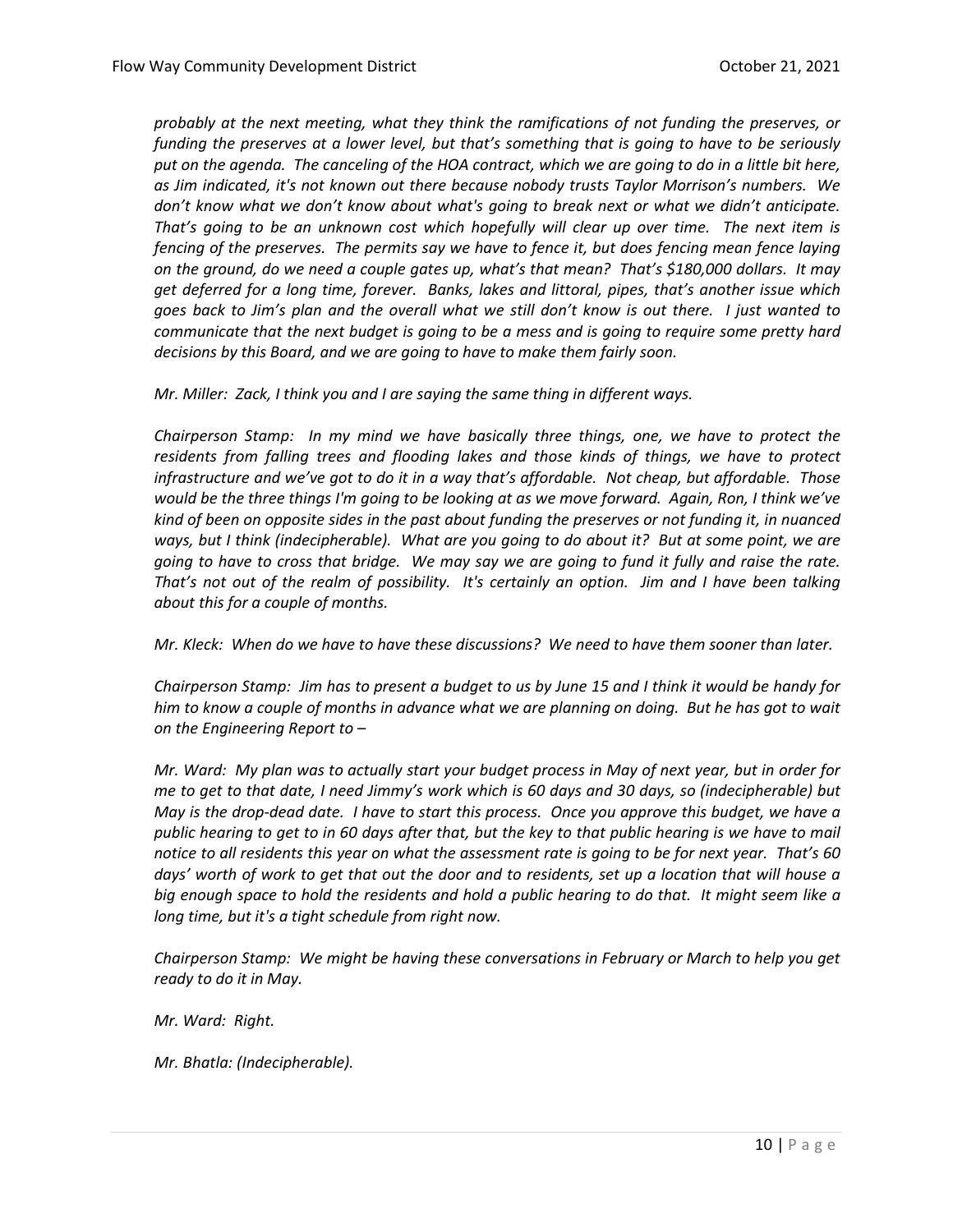*Mr. Ward: The items of uncertainty which we have which are the subject of the CGA Report, there is no way for me to actually figure out what the number really is. Everything I have in the existing budget, other than the operations, that's easy. I can do that tomorrow, but in order to get the real number, which is the big part of your budget, which is the assets, we have to go through this process to get him to prepare this report. Then I can prepare the rest of it in relatively quick order for you.* 

*Chairperson Stamp: We know what the administrative costs are going to be, we know what the Board costs are going to be, or within a few dollars, so it's the unknowns out there –*

*Mr. Kleck: Do you not have a history of the maintenance schedules since Taylor Morrison took over this neighborhood?* 

*Mr. Ward: No. I have no clue. The HOA was never required under the existing agreement and to this day, the HOA is not required to supply us with financial information on what they are spending on our component parts. I would seriously doubt they even keep that level of a number. The bigger issue is, I'm not confident in those numbers. I don't think anybody is confident in those numbers. I hear from the HOA they are not confident in those numbers. I can clearly tell you I'm not confident in numbers that were prepared 2 years ago, not by me, but by the prior HOA people. I would be much happier if we had a correct report to deal with a long term look at what we need for our operations. Not going back to this well every single year. We need this level of information.* 

*Chairperson Stamp: Keep in mind, even if we had perfect number, if we had totals, Taylor Morrison didn't ever do any maintenance. We know what they've spent on fencing for the past 6 years is probably zero. We know what they've spent on cleaning the pipes is probably zero.* 

*Mr. Ward: A good point is these \$95,000 dollars we just spent cleaning out drainage structures. That's a yearly ongoing program which should be done in a community of this size. It's just normal maintenance. It just wasn't done. So, even if I had them, I wouldn't trust them.* 

*Mr. Bhatla: (Indecipherable). I'd like to be involved in that to see what's going on.* 

*Mr. Messick: We will have inspectors and construction department members come out, walk the assets, document the assets, provide an assessment of the assets, and then that will give us a base for quantity (indecipherable).* 

*Mr. Bhatla: (Indecipherable).* 

*Mr. Messick: We are starting from ground zero.*

*Chairperson Stamp: In a minute, we will authorize him to do that.*

*Mr. Messick: Each month I will include in my report on what I'm doing, an update.* 

*Mr. Ward: The only thing I need from you is a motion to approve the agreement with Calvin Giordano & Associates as Mr. Messick had identified for you.*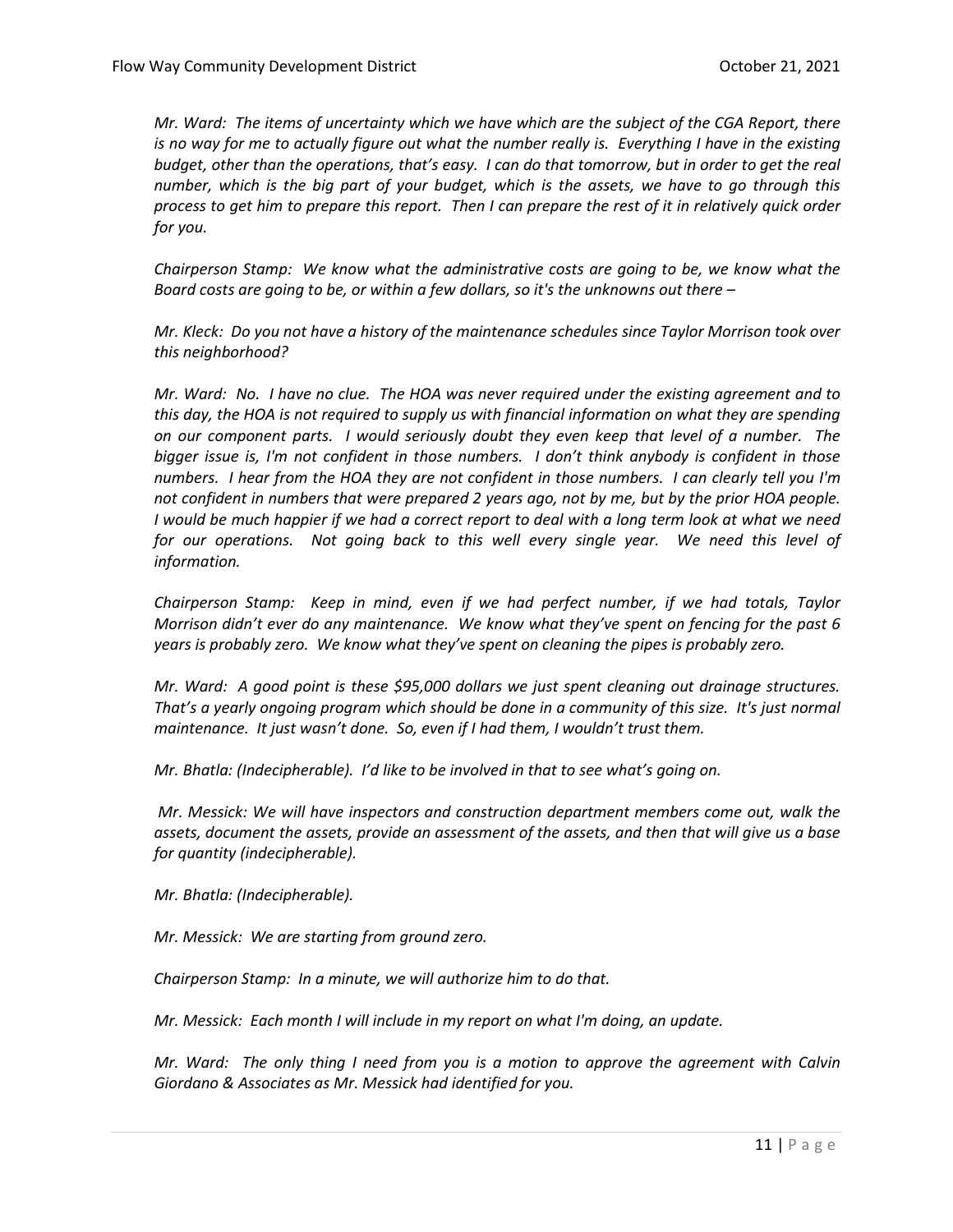**On MOTION made by Mr. Tom Kleck, seconded by Mr. Bart Bhatla, and with all in favor, the Agreement with Calvin Giordano & Associates was approved.**

#### **FIFTH ORDER OF BUSINESS Old Business**

#### **I. Agreement with Master Homeowner's Association and District**

*Chairperson Stamp: Dave Boguslawski and I have had discussions. I think it is our agreement that the CDD will terminate that contract given the required 30 days' notice and that should give about 75 days' notice. We will terminate it effective December 31, and so there is some certainty we can start moving on our side, the CDD's side, to assume the functions. I would say, because we are a government entity subject to Florida ethics and bidding laws and requirements, we can't simply go ahead and assume their contracts. We may be able to do that, but there are going to be some hoops we have to jump through since we are a public body, so this 75 plus number, between now and December 31, that gives Jim the time to do that, to give the HOA some certainty. I would take a motion to terminate that contract.* 

*Mr. Kleck: The list of things that we are going to take over for the HOA, do we already have this?* 

*Mr. Ward: I have a general idea. I know the assets we need to take over. Clearly, we know that. The question will be what's the scope of services, how much is this going to cost, things like that. We are going to use the existing vendor contracts as a base with which to start with, and we will either use those existing contracts or enter into new contracts once we figure out what the real scope is over the next 60 days.* 

- *Mr. Kleck: Will the CDD be reimbursed by the HOA for these?*
- *Mr. Ward: No, there is no intent for the CDD to be reimbursed.*
- *Mr. Kleck: Does the HOA have a fund?*
- *Mr. Ward: I think the HOA is –*

*Mr. Miller: You mean there is no intention of the CDD to reimburse the HOA?*

*Mr. Boguslawski: We had agreed a year ago that you were going to budget for it, we were not. For it being the cancellation of the services. So, we have nothing in our budget. I will also connect it*  with what Jim said earlier, which is we all have a clean slate of paper that we've got to figure out *what's on it. Whether it's still right or not, because we inherited it from Taylor Morrison. Whatever they did in fact. And the records of transfer weren't clean. Boxes of paper documents, we went and picked them up, 15 or 20 boxes, and we've been having trouble, and now that Troon are managing the place they've done a good job of organizing and recategorizing them. I think the approach is in the suggesting let's start with what the property is and let's start with what the requirements are that we must do, and let's work with the appropriate people to help us with that, and then figure out if we have options and let's identify what the options are and proceed. I tell you the consideration that we had was at one point Jim was saying maybe we should just take all the services and, you*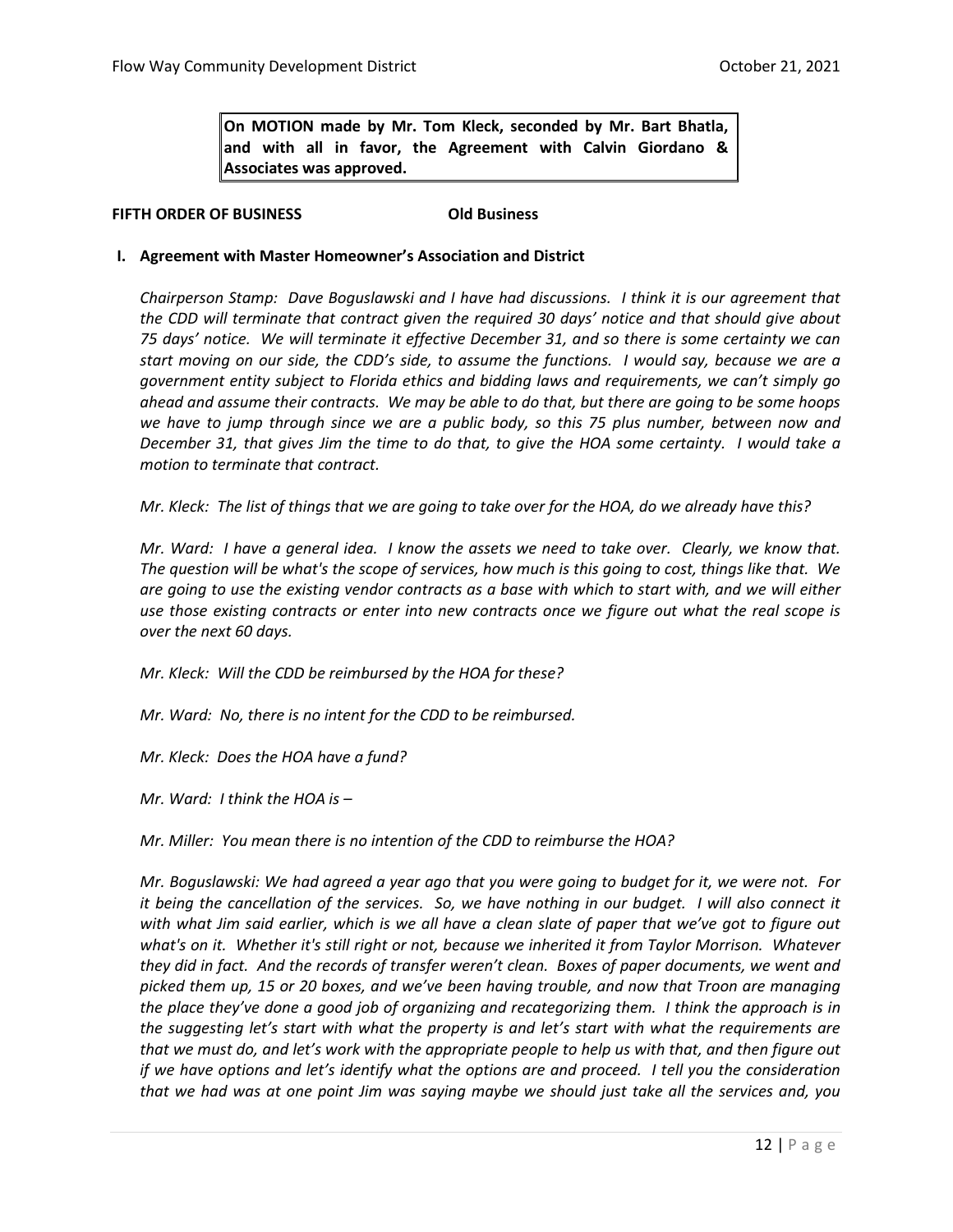*know, we take some, you take some. Tearing anything apart is hard and it's often better to say let's cancel the agreement, let's start anew, there's a bunch of (indecipherable). Those are the ones we've got to zoom in on. There are also going to be some parts that are not regulatory requirements, but they are putting plants in the right places so it's pretty. Okay? I think we will work towards another agreement at some point. The appropriate time to figure out what we've got to maintain collectively, get it going, and then before your next budget process and our next budget process, let's work towards a new agreement that's logical and complete. But right now, I am 100% with what Jim said earlier. We have sort of inherited a pretty messy, unclear, set of history, that we have got to sort out and get right first.* 

*Mr. Kleck: With that being said David, we all (indecipherable), we knew we were going to pay fees and that number we assumed it was set up to pay for all of the overhead of the corporation and I*  was wondering if any of that money that you as the HOA take in, in the form of fees, should any of *that be included in what we are talking about here?*

*Mr. Boguslawski: None. I told you, we budgeted nothing this year.* 

#### *Chairperson Stamp: (Indecipherable).*

*Mr. Boguslawski: To be clear, there probably was some historic spending that Taylor Morrison did, or authorized to do, on the property that was related to this maintenance agreement that they put in place, but the agreement we had between us going back a ways was you would take it over. For good reason, more legal reasons than anything else, we didn't cancel it, you didn't cancel it, we are now beyond that. But we have nothing in our budget right now. Are we spending some money on some of the services? Yes, but I couldn't recite what exactly they are. We are spending money, but it is unbudgeted money, so we are probably going to take that into consideration.*

*Mr. Miller: Zack, did I hear you say that you and David Boguslawski have discussed this offline? And the two of you think it is best to terminate the contract on December 31?*

*Chairperson Stamp: Yes. The reason is that it gives us, the CDD, time to assume those contracts or replace those contracts. If it was just a simple handoff, one day they work for the HOA and the next day they work for the CDD, we wouldn't need to.*

*Mr. Boguslawski: And the other reason, Ron, is we are interested in knowing, is we are in the middle of a budget process right now and we will be presenting that November 3. We will have budget workshops for all the members, and we need to know whether to put anything in the budget for this or not. If you guys cancel, we won't, but if you don't cancel, we have to.* 

*Mr. Miller: I've never been opposed to canceling the agreement and for the CDD to assume responsibility for paying for the maintenance of these things. It's never been a money issue to me because we are all one happy family. It's going to come out of the same people's pockets. I have heretofore been very hesitant on canceling the agreement because of potential legal reasons where the HOA might be in a better position than the CDD to pursue Taylor Morrison for any deficiencies because Taylor Morrison should have been doing that under the agreement. If those things are no longer a concern, the agreement itself is not terribly important to me as to the cancellation date and the CDD taking over its responsibilities. I think I have heard discussions in the past about at least one piece of what the CDD is responsible for. I think it's the landscaping exterior to the gate. I thought I*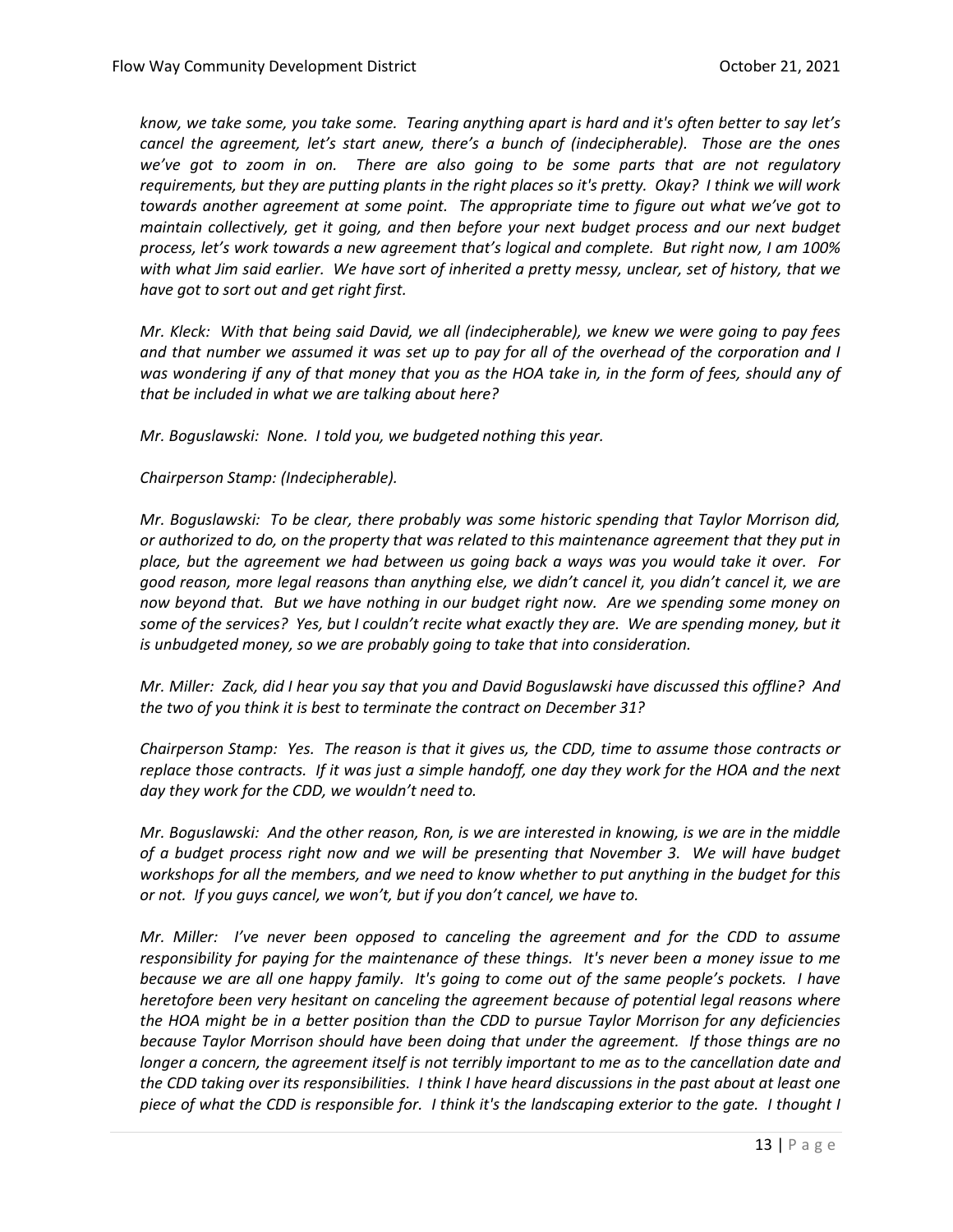*heard some people say it might be better left with the HOA forever, and that gets back to the big picture of the same people are going to pay for it. Those are my big picture thoughts. I don't have any hesitancy on the agreement per se.* 

*Chairperson Stamp: We have discussed the legal issues, with counsel for the CDD and the HOA, David and I. I think the feeling at this point is whatever damage was done to the HOA has been done to the HOA, and so they have a cause of action, and now they are simply mitigating that. That was a concern early on, something that was unknown. It may be still as an unknown, but we think we are getting to where we know what we are doing. We didn't ignore that as a consideration.*

*Mr. Kleck: A question for our District Attorney, do courts that are ruling against builders favor homeowners or CDDs?* 

*Ms. Tolin: There is really no favoring one side or the other. I would say it depends on the facts of the case. I know that's a very lawyer answer, but it just depends on the facts of the case and the claims being presented.* 

*Mr. Bhatla: (Indecipherable).*

*Mr. Boguslawski: We have a budget we have to prepare for next year, and I'm looking to (indecipherable). If we don't cancel it, we will plug a bunch of money in the HOA budget (indecipherable). You guys are already going to have it in your budget too. It's always helpful to do more research. What we have done is, Jim has asked me for a name. I responded this morning. We are going to try to get a couple of people together from both sides and figure it out. I think the right thing to do long term is, anything with a regulatory overlay requirement belongs with the CDD. I think it's safer for all of us, and there are some optional things that you all don't have to do, that we could do, but it is going to take us a while to sort through that.* 

*Mr. Bhatla: So, at least (indecipherable).* 

*Mr. Stamp: I think we have an idea.*

*Mr. Ward: Bart, I am fully in agreement with the homeowner's association's idea to terminate this agreement now. This will help the District in identifying some of the items out there that we can actually go just get them done and do them. We know it's a water management system. There are lakes, littoral shelves, pipework. From my perspective, and I know Jimmy's perspective, this is easy for us. We can go out there, we can identify what we need to do, we have scopes that we know we are going to use for all of this. So, now it's just a matter of us getting the vendors to do all of this work and getting them on board to do it. The landscaping out front, same thing. That's not rocket science. We know where it is. We know how to get it done. The limits may be 2 feet this way, 2 feet that way, who cares? It's something we know how to do. And same for the reuse system in the community. You have to give us 60 days to get this done and we will know the scopes and some preliminary pricing that we will be able to move forward with, with a long-term plan of doing a better evaluation. We will have that on a more long-term basis, but this actually helps the District to get this process started now versus trying to put some plans in place and scopes in place that I think are just going to change over time anyway.* 

*Mr. Bhatla: What is being stopped if we don't cancel it today?*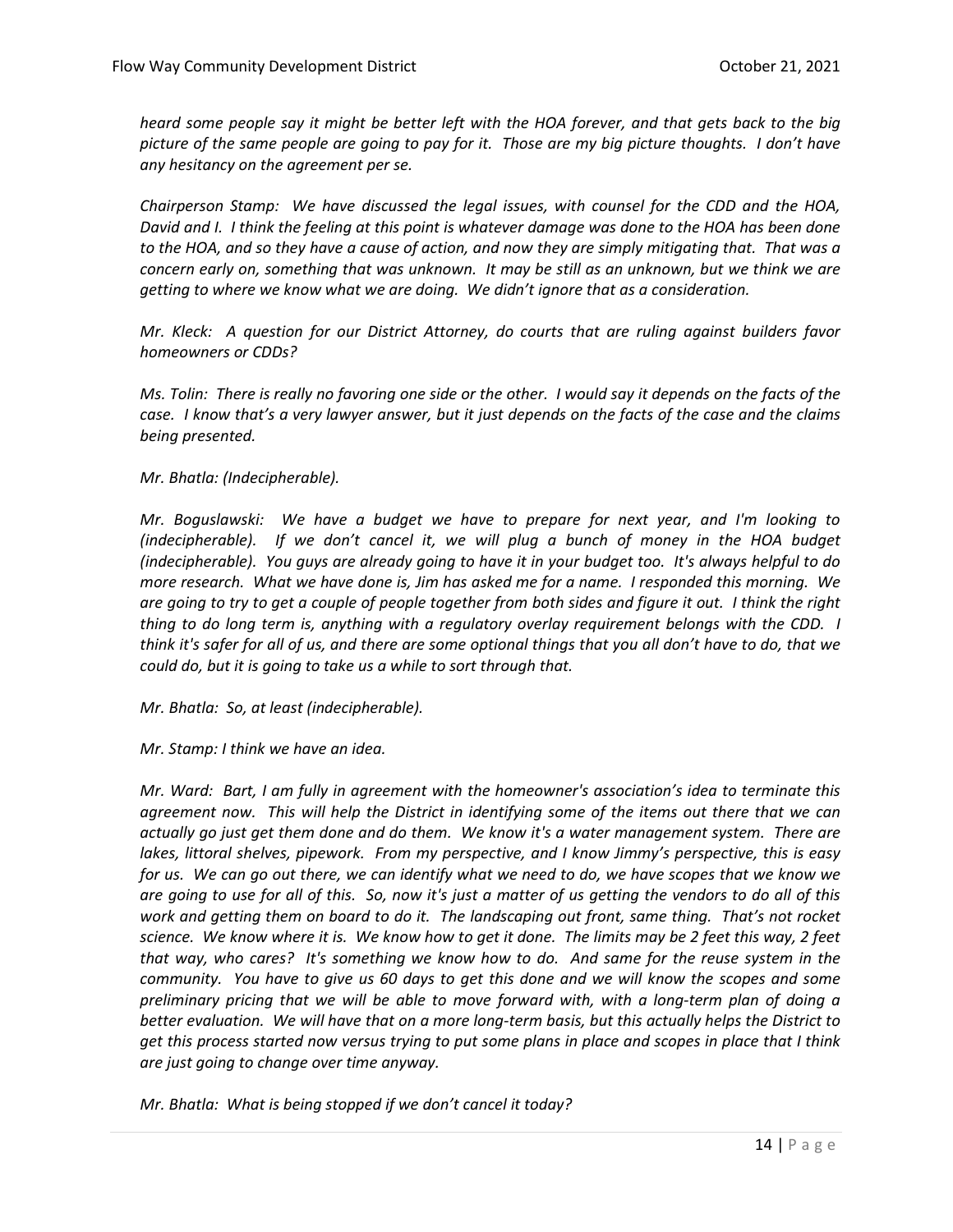*Chairperson Stamp: The HOA is going to continue to have responsibility for these maintenance agreements. They are not ours; they are theirs.* 

*Mr. Ward: I've been a proponent of this for more than a year now, but this District, we know as a matter of fact that these assets are not being maintained correctly, simply because of what happened with the stormwater pipe system and the weir structure itself. To continue to let that problem move on over the next 3 months, 6 months, whatever, is probably not the right thing to do. The HOA has enough on it's plate dealing with all of the bigger issues that this District ought to be responsible for the operation of its assets. We own the system, and just because we have an agreement with them that was entered into by predecessor HOA, that should not be material. I think we need to take this responsibility on, more now than later. Yeah, we have some unknowns, but they are not huge unknowns. We will work through them over the next few months, next year, whatever it needs to be, but we should move this process forward at this point.* 

*Mr. Bhatla: (Indecipherable).* 

*Chairperson Stamp: (Indecipherable). As Jim indicated, when Taylor Morrison controlled both entities, the CDD and the HOA, it really didn't matter to them how they did it. So, the bookkeeping or whatever, they shifted everything to the HOA. They had the HOA managing, but when Taylor Morrison had control, they were responsible for doing all of that, and I think we paid them in theory \$10 per year to do that. Now, it's come to the time where it is not all Taylor Morrison controlled and we are going to separate them now to what their functions should have been all along by canceling that maintenance contract for the landscaping, water management, the reuse system, and taking that into control. We've discussed it several times during the (indecipherable), but you would not have benefited from that. We could sit down and put together a document, but it would be another 30 days, unless we called a special meeting, which takes 15 days' notice. It's not as simple as putting together a 2-page memorandum. I wish it was, but it's not. That's where we are at. We may want to, at the end of the day say, okay, the HOA takes this back, like the front gate. But let's cancel this, and then we can come back with another agreement, or at least that's my feeling.* 

*Mr. Ward: I agree with you.* 

*Chairperson Stamp: And you can sit down with us after the meeting to talk –*

*Mr. Ward: Let me be clear, you can sit down with us (staff), you can't sit down with them (Board Members).*

*Mr. Boguslawski: (Indecipherable).*

*Mr. Ward: I think we are all in the same boat that you are. It's a learning curve.*

Chairperson Stamp called for a motion. A motion was discussed; no motion was made. (Indecipherable).

*Mr. Ward: We are going to do our best to get that done. I am going to push for it very hard.* 

*Mr. Kleck: (Indecipherable).*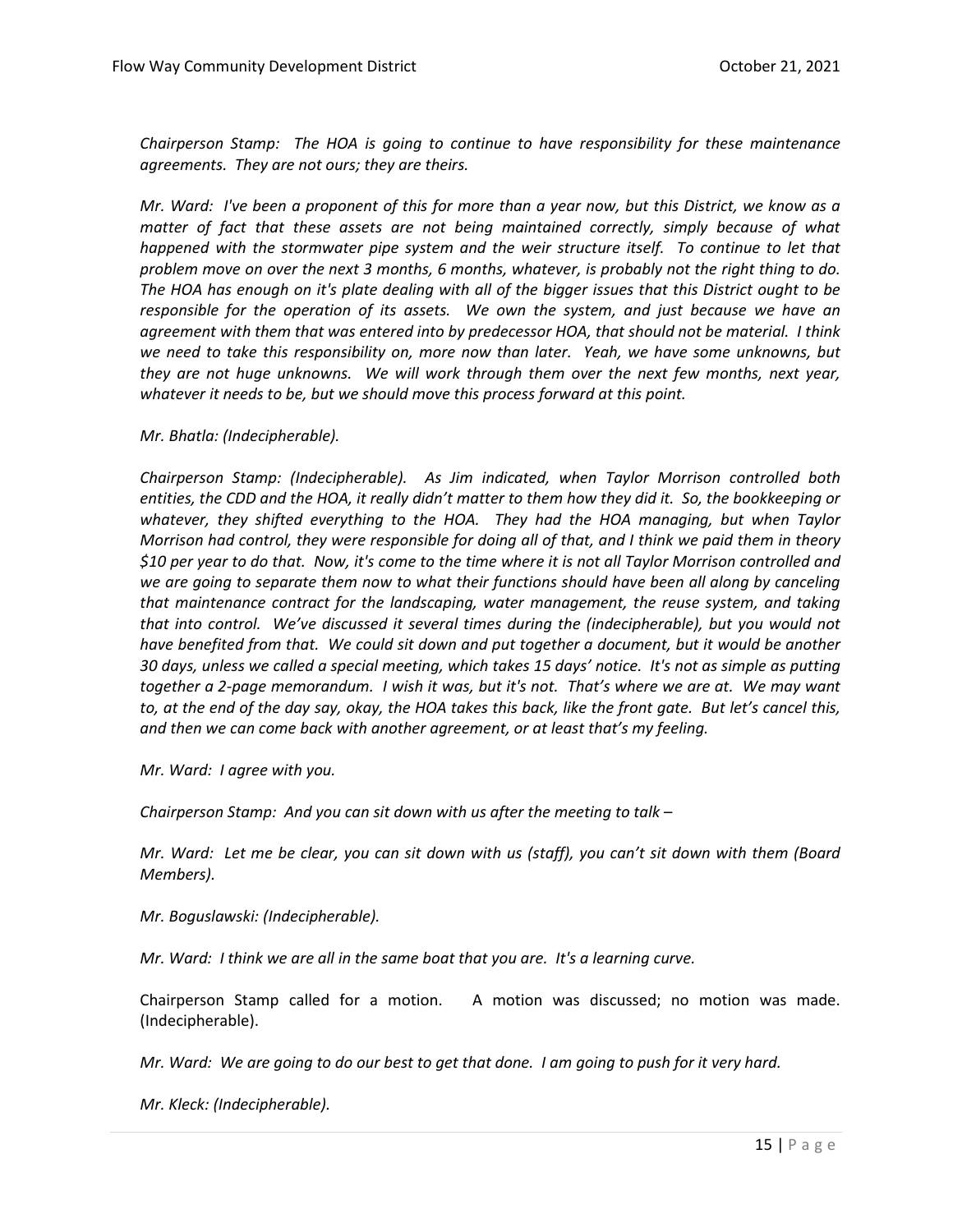*Mr. Ward: I am confident we can get it by January 1<sup>st</sup>. I was not sure we could it done sooner. I would like to get it done sooner than that, but we are going to have two major holidays soon. We have clearly, Jimmy's firm, and I, know vendors who can do all of this work. We just need to get with the HOA, understand where all of this stuff is located, and transition it. We will be able to do it. The drainage system, landscaping, an entranceway and a reuse system. I'm not going to tell you we are making mountains here. This is a really small hill. We can fix this problem quickly.* 

*Mr. Miller: My reticence for the last year, which maybe put me in a minority, I was concerned about us, as a community, having the strongest position against Taylor Morrison. I think I heard Zack say, maybe in context with Dave Boguslawski saying that the lawyers have now looked at this and the* lawyers don't think that cancellation in the end of December would weaken our position. If I have *got that correct –*

*Ms. Tolin: That is correct.*

*Mr. Miller: Then I'm okay with the Board today giving Jim the go ahead to do the cancellation sending a letter to the HOA canceling effective December 31.* 

*Mr. Ward: Is that your motion?*

*Mr. Miller: Yes.* 

Mr. Bhatla asked if the Board could have an update in a month.

*Mr. Ward: Of course.* 

*Chairperson Stamp: Of course, we have a meeting in a month. Feel free to pick up the phone and call Mr. Ward and ask him questions. Just don't call us because of the Sunshine law.* 

> **On MOTION made by Mr. Ron Miller, seconded by Mr. Tom Kleck, and with all in favor, authorizing Mr. Ward to send a letter to the HOA canceling the Agreement effective December 31.**

#### **II. Future Funding of Preserve Mitigation and Maintenance**

*Chairperson Stamp: I don't think this needs to be discussed. If anyone wants to revisit this, we can.* 

#### **SIXTH ORDER OF BUSINESS Audience Comments**

**Audience Comments: Public comment period is for items NOT listed on the Agenda, comments are limited to three (3) minutes per person, assignment of speaking time is not permitted, however the Presiding Officer may extend or reduce the time for the public comment period consistent with Section 286.0114, Florida Statutes**

*Mr. Boguslawski: anything we can do to help you with communicating about that work to residents before it starts, just let us know.*